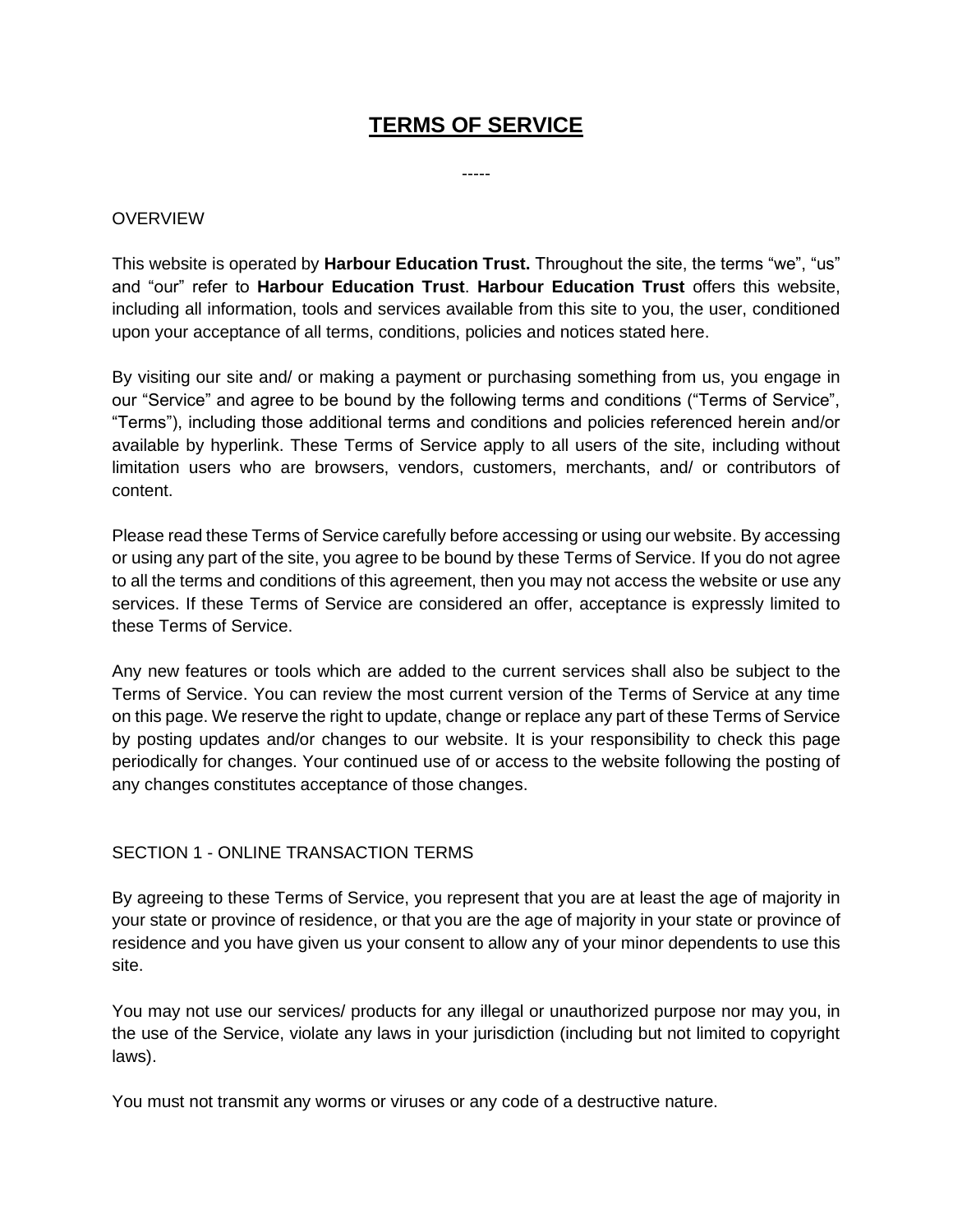A breach or violation of any of the Terms will result in an immediate termination of your Services.

# SECTION 2 - GENERAL CONDITIONS

We reserve the right to refuse service to anyone for any reason at any time.

You understand that your content (not including credit card information), may be transferred unencrypted and involve (a) transmissions over various networks; and (b) changes to conform and adapt to technical requirements of connecting networks or devices. Credit card information is always encrypted during transfer over networks.

You agree not to reproduce, duplicate, copy, sell, resell or exploit any portion of the Service, use of the Service, or access to the Service or any contact on the website through which the service is provided, without express written permission by us.

The headings used in this agreement are included for convenience only and will not limit or otherwise affect these Terms.

## SECTION 3 - ACCURACY, COMPLETENESS AND TIMELINESS OF INFORMATION

We are not responsible if information made available on this site is not accurate, complete or current. The material on this site is provided for general information only and should not be relied upon or used as the sole basis for making decisions without consulting primary, more accurate, more complete or more timely sources of information. Any reliance on the material on this site is at your own risk.

This site may contain certain historical information. Historical information, necessarily, is not current and is provided for your reference only. We reserve the right to modify the contents of this site at any time, but we have no obligation to update any information on our site. You agree that it is your responsibility to monitor changes to our site.

## SECTION 4 - MODIFICATIONS TO THE SERVICE AND PRICES

Prices for our services/ products are subject to change without notice.

We reserve the right at any time to modify or discontinue the Service (or any part or content thereof) without notice at any time.

We shall not be liable to you or to any third-party for any modification, price change, suspension or discontinuance of the Service.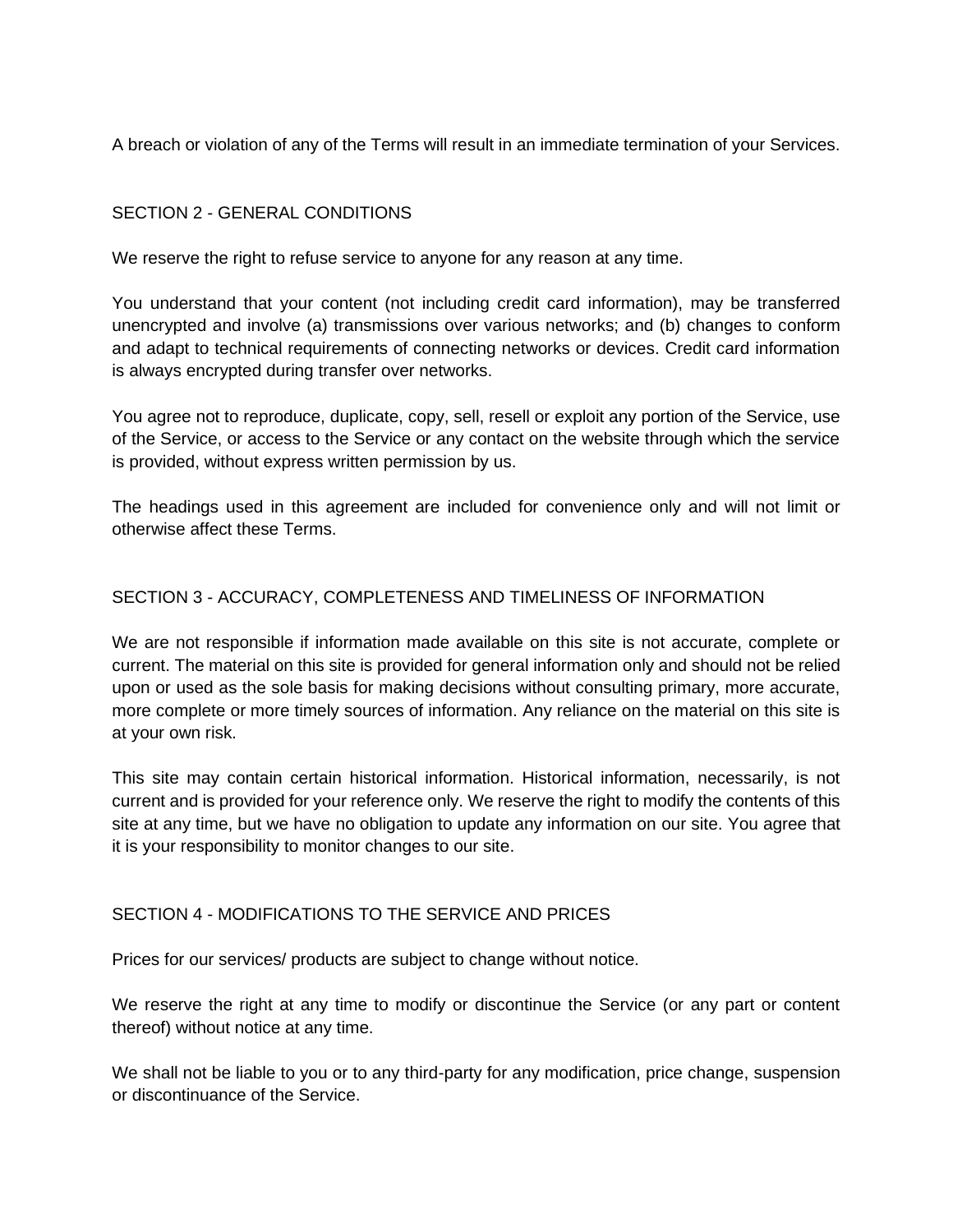# SECTION 5 - PRODUCTS OR SERVICES

Certain products or services may be available exclusively online through the website. These products or services are subject to return or exchange only according to our Return Policy.

We reserve the right, but are not obligated, to limit the sales of our Services to any person, geographic region or jurisdiction. We may exercise this right on a case-by-case basis. We reserve the right to limit the quantities of any products or services that we offer. All descriptions of products or product pricing are subject to change at anytime without notice, at the sole discretion of us. We reserve the right to discontinue any product or service at any time. Any offer for any product or service made on this site is void where prohibited.

We do not warrant that the quality of any products, services, information, or other material purchased or obtained by you will meet your expectations, or that any errors in the Service will be corrected.

# SECTION 6 - ACCURACY OF BILLING AND ACCOUNT INFORMATION

You agree to promptly update your account and other information, including your email address and credit card numbers and expiration dates, so that we can complete your transactions and contact you as needed.

## SECTION 7 - OPTIONAL TOOLS

We may provide you with access to third-party tools over which we neither monitor nor have any control nor input.

You acknowledge and agree that we provide access to such tools "as is" and "as available" without any warranties, representations or conditions of any kind and without any endorsement. We shall have no liability whatsoever arising from or relating to your use of optional third-party tools.

Any use by you of optional tools offered through the site is entirely at your own risk and discretion and you should ensure that you are familiar with and approve of the terms on which tools are provided by the relevant third-party provider(s).

We may also, in the future, offer new services and/or features through the website (including, the release of new tools and resources). Such new features and/or services shall also be subject to these Terms of Service.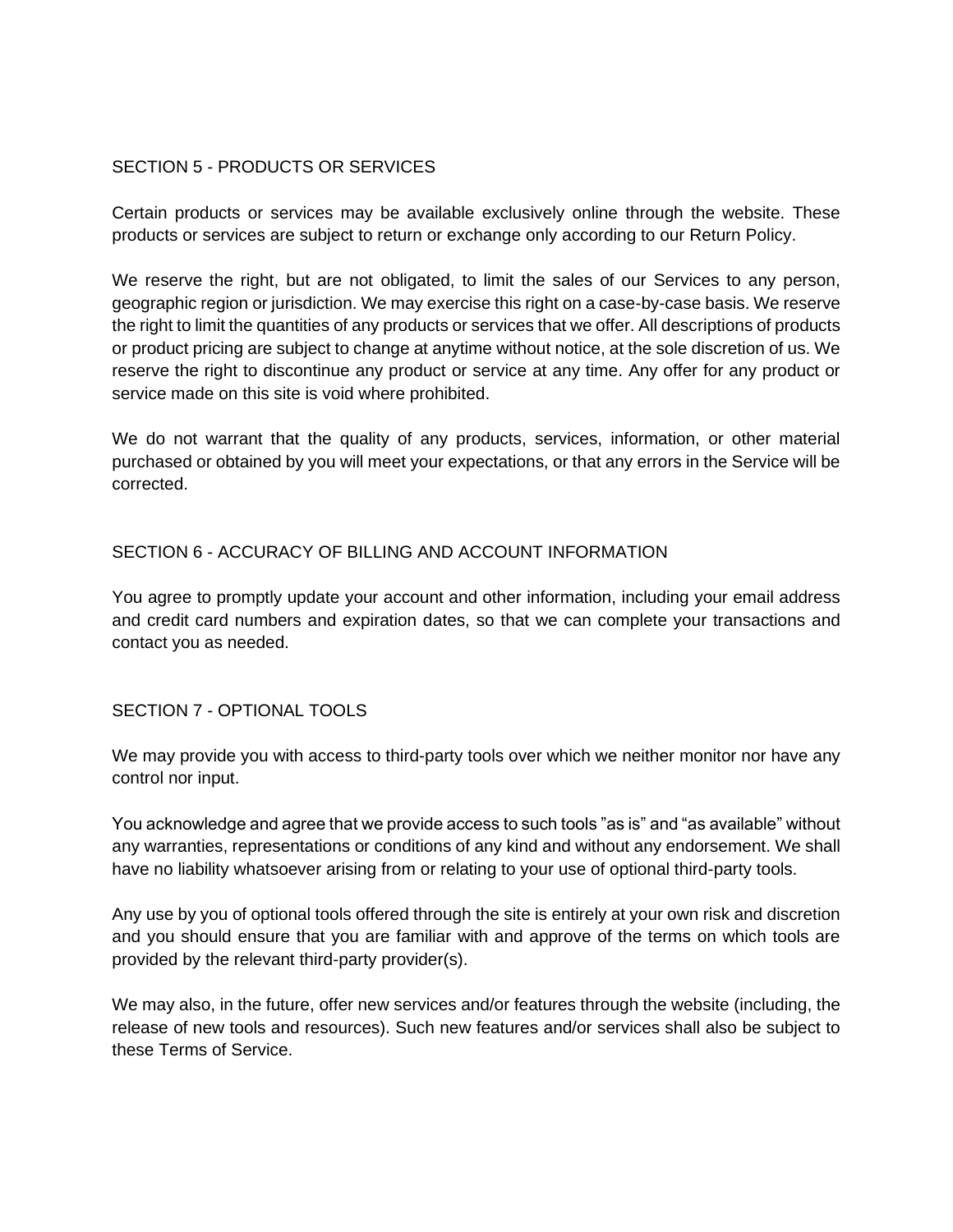# SECTION 8 - THIRD-PARTY LINKS

Certain content, products and services available via our Service may include materials from thirdparties.

Third-party links on this site may direct you to third-party websites that are not affiliated with us. We are not responsible for examining or evaluating the content or accuracy and we do not warrant and will not have any liability or responsibility for any third-party materials or websites, or for any other materials, products, or services of third-parties.

We are not liable for any harm or damages related to the purchase or use of goods, services, resources, content, or any other transactions made in connection with any third-party websites. Please review carefully the third-party's policies and practices and make sure you understand them before you engage in any transaction. Complaints, claims, concerns, or questions regarding third-party products should be directed to the third-party.

# SECTION 9 - USER COMMENTS, FEEDBACK AND OTHER SUBMISSIONS

If, at our request, you send certain specific submissions (for example contest entries) or without a request from us you send creative ideas, suggestions, proposals, plans, or other materials, whether online, by email, by postal mail, or otherwise (collectively, 'comments'), you agree that we may, at any time, without restriction, edit, copy, publish, distribute, translate and otherwise use in any medium any comments that you forward to us. We are and shall be under no obligation (1) to maintain any comments in confidence; (2) to pay compensation for any comments; or (3) to respond to any comments.

We may, but have no obligation to, monitor, edit or remove content that we determine in our sole discretion are unlawful, offensive, threatening, libelous, defamatory, pornographic, obscene or otherwise objectionable or violates any party's intellectual property or these Terms of Service.

You agree that your comments will not violate any right of any third-party, including copyright, trademark, privacy, personality or other personal or proprietary right. You further agree that your comments will not contain libelous or otherwise unlawful, abusive or obscene material, or contain any computer virus or other malware that could in any way affect the operation of the Service or any related website. You may not use a false e-mail address, pretend to be someone other than yourself, or otherwise mislead us or third-parties as to the origin of any comments. You are solely responsible for any comments you make and their accuracy. We take no responsibility and assume no liability for any comments posted by you or any third-party.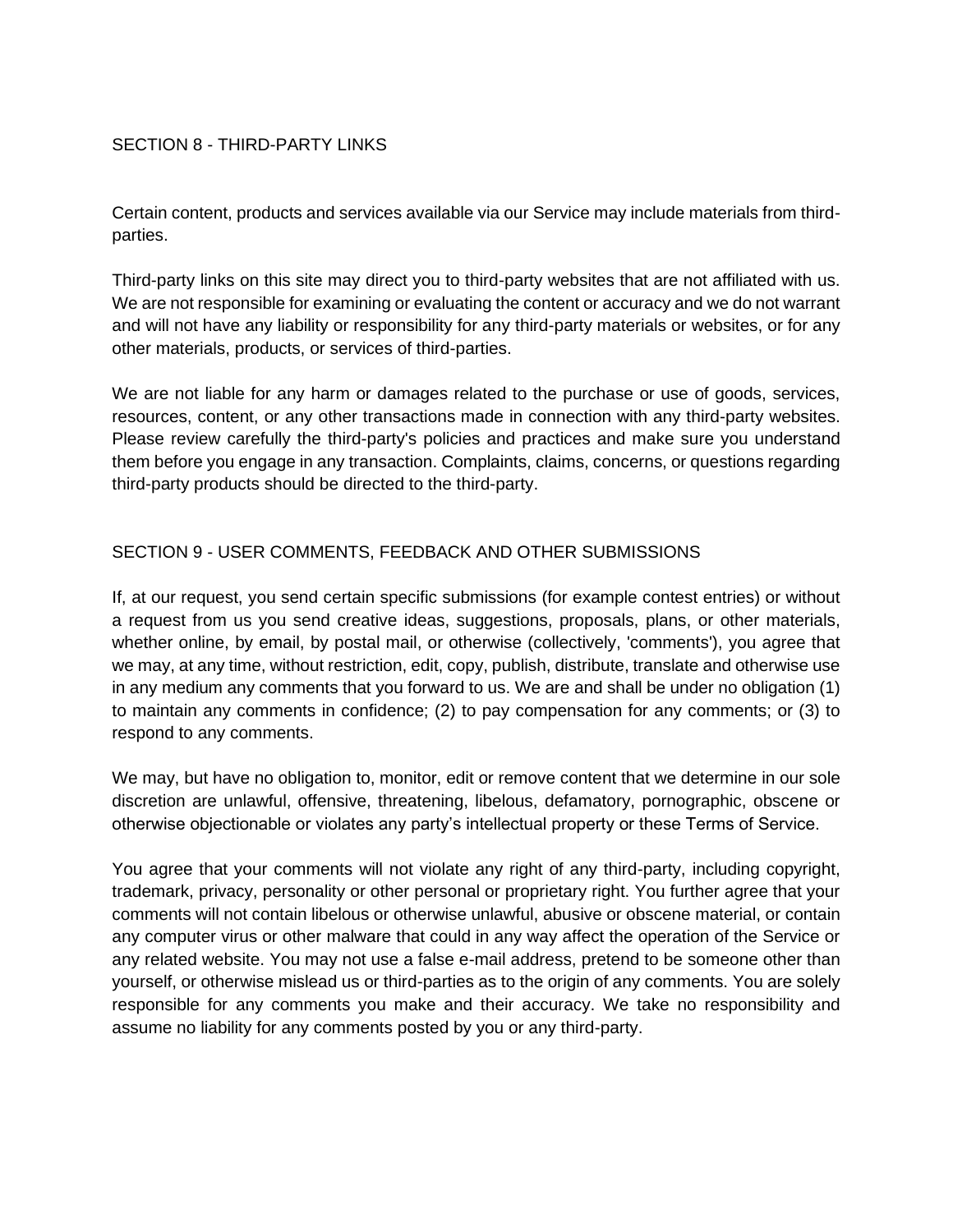# SECTION 10 - PERSONAL INFORMATION

Your submission of personal information through the website is governed by our Privacy Policy.

# SECTION 11 - ERRORS, INACCURACIES AND OMISSIONS

Occasionally there may be information on our site or in the Service that contains typographical errors, inaccuracies or omissions that may relate to product descriptions, pricing, promotions, offers, etc. We reserve the right to correct any errors, inaccuracies or omissions, and to change or update information or cancel service/ orders if any information in the Service or on any related website is inaccurate at any time without prior notice (including after you have submitted your order).

We undertake no obligation to update, amend or clarify information in the Service or on any related website, including without limitation, pricing information, except as required by law. No specified update or refresh date applied in the Service or on any related website, should be taken to indicate that all information in the Service or on any related website has been modified or updated.

# SECTION 12 - PROHIBITED USES

In addition to other prohibitions as set forth in the Terms of Service, you are prohibited from using the site or its content: (a) for any unlawful purpose; (b) to solicit others to perform or participate in any unlawful acts; (c) to violate any international, federal, provincial or state regulations, rules, laws, or local ordinances; (d) to infringe upon or violate our intellectual property rights or the intellectual property rights of others; (e) to harass, abuse, insult, harm, defame, slander, disparage, intimidate, or discriminate based on gender, sexual orientation, religion, ethnicity, race, age, national origin, or disability; (f) to submit false or misleading information; (g) to upload or transmit viruses or any other type of malicious code that will or may be used in any way that will affect the functionality or operation of the Service or of any related website, other websites, or the Internet; (h) to collect or track the personal information of others; (i) to spam, phish, pharm, pretext, spider, crawl, or scrape; (j) for any obscene or immoral purpose; or (k) to interfere with or circumvent the security features of the Service or any related website, other websites, or the Internet. We reserve the right to terminate your use of the Service or any related website for violating any of the prohibited uses.

## SECTION 13 - DISCLAIMER OF WARRANTIES; LIMITATION OF LIABILITY

We do not guarantee, represent or warrant that your use of our service will be uninterrupted, timely, secure or error-free.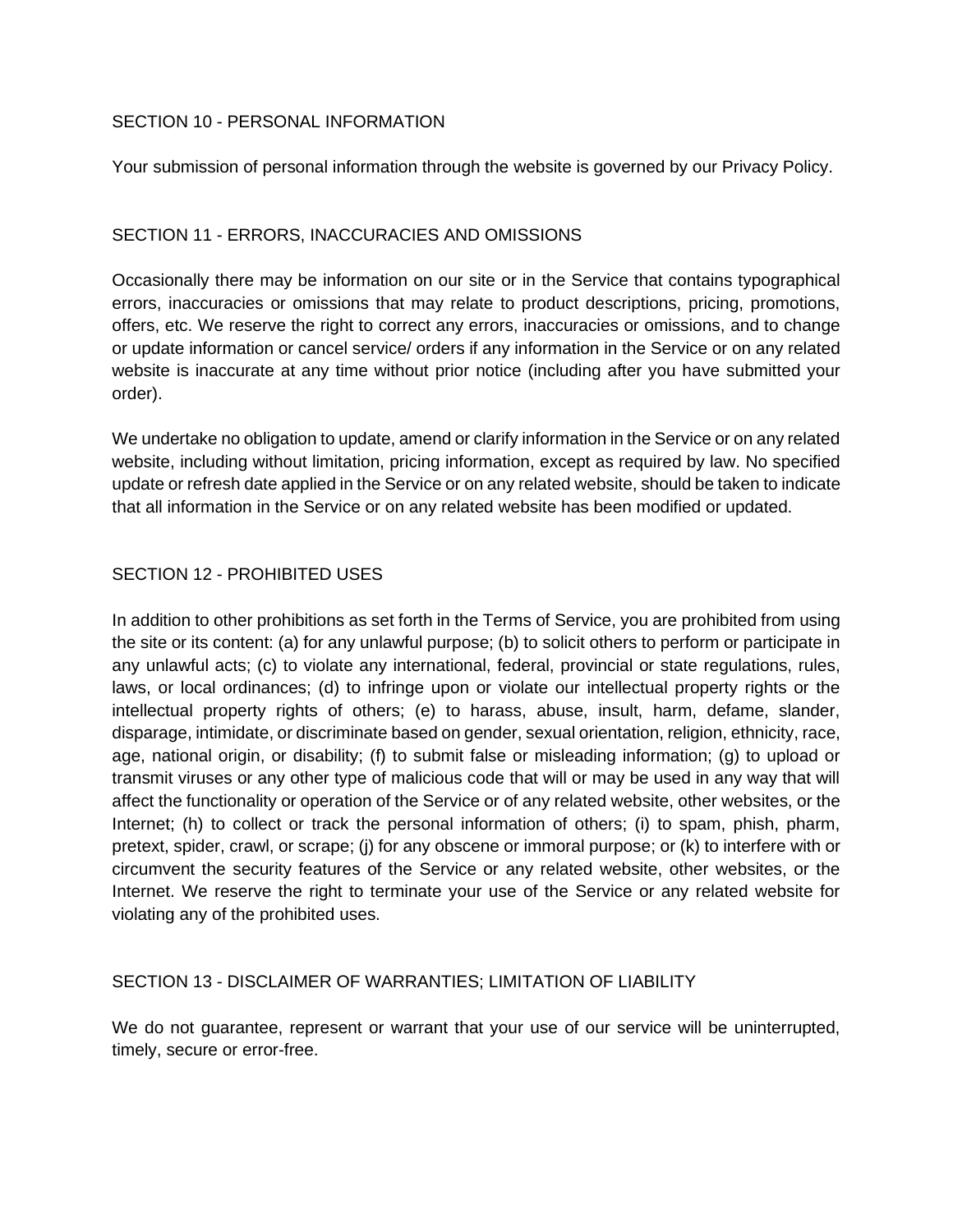We do not warrant that the results that may be obtained from the use of the service will be accurate or reliable.

You agree that from time to time we may remove the service for indefinite periods of time or cancel the service at any time, without notice to you.

You expressly agree that your use of, or inability to use, the service is at your sole risk. The service and all products and services delivered to you through the service are (except as expressly stated by us) provided 'as is' and 'as available' for your use, without any representation, warranties or conditions of any kind, either express or implied, including all implied warranties or conditions of merchantability, merchantable quality, fitness for a particular purpose, durability, title, and non-infringement.

In no case shall **Harbour Education Trust**, our directors, officers, employees, affiliates, agents, contractors, interns, suppliers, service providers or licensors be liable for any injury, loss, claim, or any direct, indirect, incidental, punitive, special, or consequential damages of any kind, including, without limitation lost profits, lost revenue, lost savings, loss of data, replacement costs, or any similar damages, whether based in contract, tort (including negligence), strict liability or otherwise, arising from your use of any of the service or any products procured using the service, or for any other claim related in any way to your use of the service or any product, including, but not limited to, any errors or omissions in any content, or any loss or damage of any kind incurred as a result of the use of the service or any content (or product) posted, transmitted, or otherwise made available via the service, even if advised of their possibility. Because some states or jurisdictions do not allow the exclusion or the limitation of liability for consequential or incidental damages, in such states or jurisdictions, our liability shall be limited to the maximum extent permitted by law.

## SECTION 14 - INDEMNIFICATION

You agree to indemnify, defend and hold harmless **Harbour Education Trust** and our parent, subsidiaries, affiliates, partners, officers, directors, agents, contractors, licensors, service providers, subcontractors, suppliers, interns and employees, harmless from any claim or demand, including reasonable attorneys' fees, made by any third-party due to or arising out of your breach of these Terms of Service or the documents they incorporate by reference, or your violation of any law or the rights of a third-party.

## SECTION 15 - SEVERABILITY

In the event that any provision of these Terms of Service is determined to be unlawful, void or unenforceable, such provision shall nonetheless be enforceable to the fullest extent permitted by applicable law, and the unenforceable portion shall be deemed to be severed from these Terms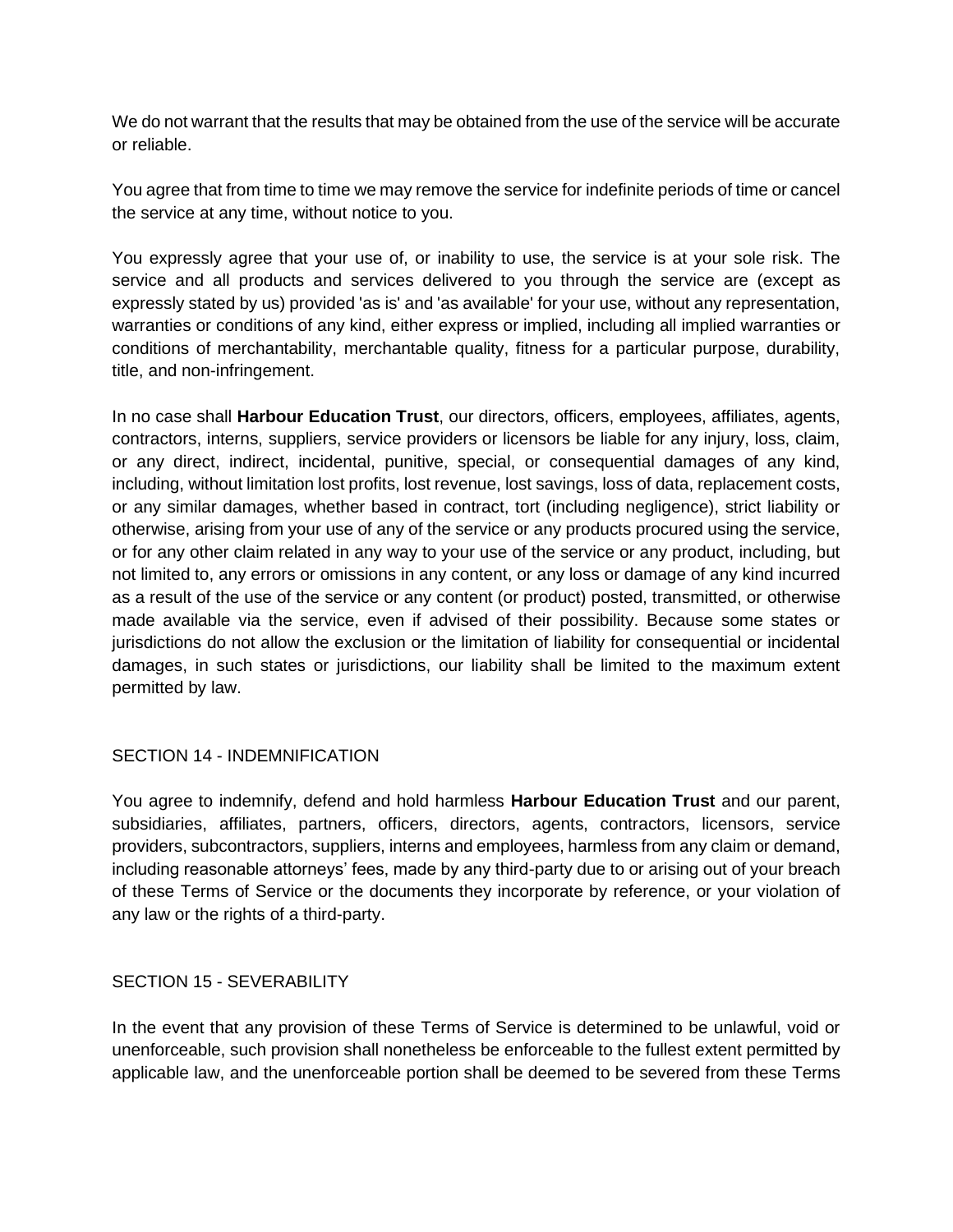of Service, such determination shall not affect the validity and enforceability of any other remaining provisions.

## SECTION 16 - TERMINATION

The obligations and liabilities of the parties incurred prior to the termination date shall survive the termination of this agreement for all purposes.

These Terms of Service are effective unless and until terminated by either you or us. You may terminate these Terms of Service at any time by notifying us that you no longer wish to use our Services, or when you cease using our site.

If in our sole judgment you fail, or we suspect that you have failed, to comply with any term or provision of these Terms of Service, we also may terminate this agreement at any time without notice and you will remain liable for all amounts due up to and including the date of termination; and/or accordingly may deny you access to our Services (or any part thereof).

# SECTION 17 - ENTIRE AGREEMENT

The failure of us to exercise or enforce any right or provision of these Terms of Service shall not constitute a waiver of such right or provision.

These Terms of Service and any policies or operating rules posted by us on this site or in respect to The Service constitutes the entire agreement and understanding between you and us and govern your use of the Service, superseding any prior or contemporaneous agreements, communications and proposals, whether oral or written, between you and us (including, but not limited to, any prior versions of the Terms of Service).

Any ambiguities in the interpretation of these Terms of Service shall not be construed against the drafting party.

## SECTION 18 - GOVERNING LAW

These Terms of Service and any separate agreements whereby we provide you Services shall be governed by and construed in accordance with the laws of India and jurisdiction of Jaipur, Rajasthan

## SECTION 19 - CHANGES TO TERMS OF SERVICE

You can review the most current version of the Terms of Service at any time at this page.